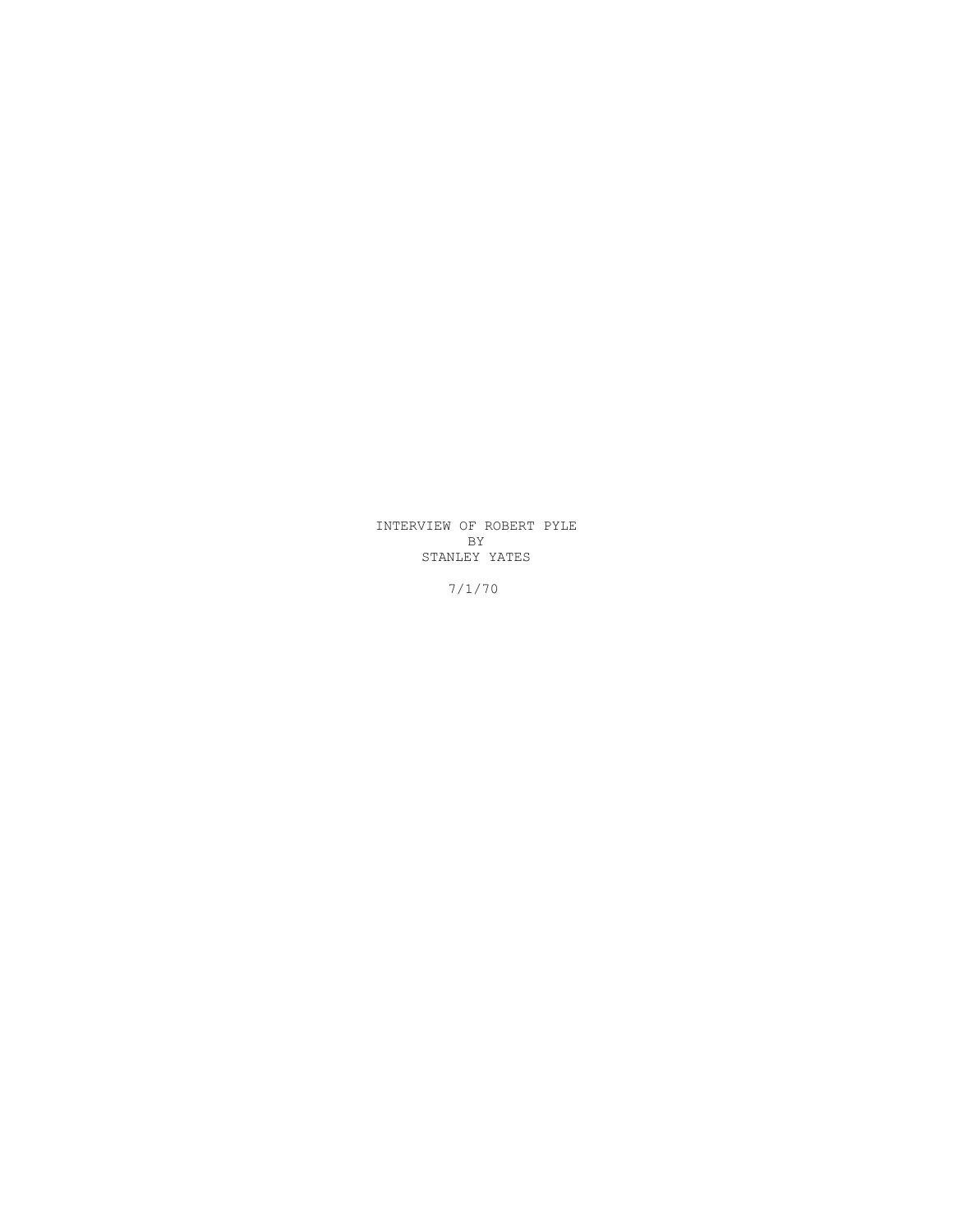I'm Robert Pyle, an accountant in Ames, Iowa. I own the building and was the landlord for the draft board.

Interviewer: How long has the draft board been here?

Pyle: This was the sixth year for the draft board. Prior to this time we had some gatherings in front of the building on two or three different occasions. Marches into the building and back out, all peaceful. The series of events that started this occasion started on May 4th, 1970. I was out of town and had left one of my employees in charge of the office building and also of my business. On May 4th, my business was closed because of the demonstrations and at the request of the police department for the safety of employees, a6 three o'clock in the afternoon. I returned on May 5th and everything was peaceful during that day. I had assumed that events had ended, that there would be no additional demonstrations. I went to Des Moines on Wednesday, May 6th. I found that on my return from Des Moines that my office had again been closed at three o'clock in the afternoon.

Interviewer: What time did you get back from Des Moines

Pyle: I got back from Des Moines around six or six-thirty.

Interviewer: Did you come out to your office at that time?

Pyle: I came to my office at that time.

Interviewer: And what did you find?

 Pyle: At my office, there were four demonstrators sitting in my front entryway. The building was locked and they were sitting in the front entryway. Where upon I told them to leave the property as it was private property and was closed. And they argued with me on this at this time. At this time I called the police as I did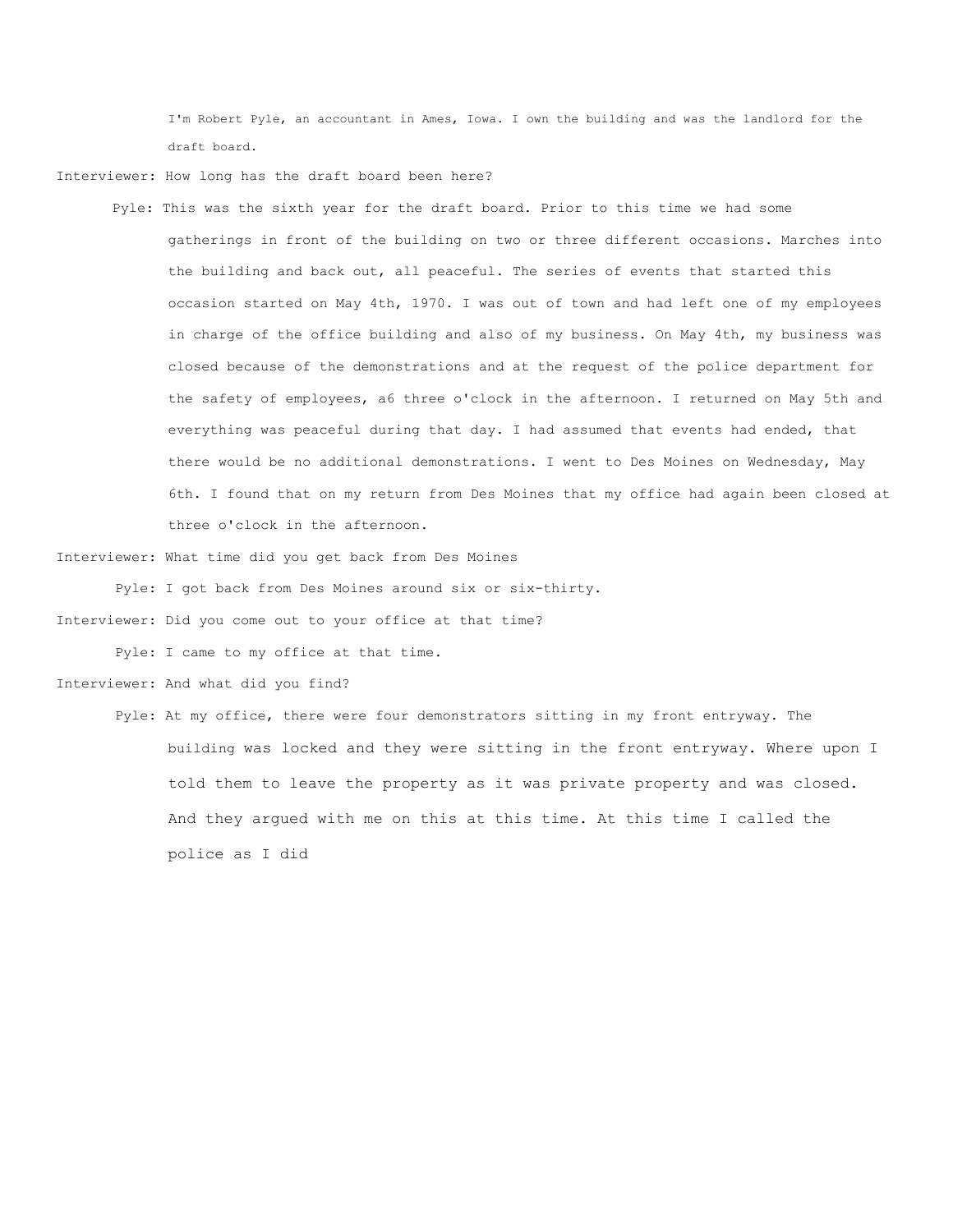not want them in-the entryway over night. This was when they started to camp out on the city parking. They were off my property and were on the city parking, and proceeded to spend the night.

Interviewer: Did you spend any time in your office that night?

 Pyle: Yes, I was in my office for about an hour or hour and a half. It was probably seven-thirty or so before I left.

Interviewer: Did you come back again that night?

Pyle: No, I did not come back that night.

Interviewer: What time did you show up the next morning?

Pyle: I showed up the next morning about seven-thirty.

- Interviewer: Did you have any idea that when you left that night that they were going to do anything the following day?
	- Pyle: No, they gave no indication that they were going to do anything. Although at that point I somewhat suspicioned that they were going to do something. Because of the number that had gathered and especially when I came back in the morning I assumed that there was going to be some problem because there was quite a number gathered.

Interviewer: You got back around seven-thirty? Then what happened?

 Pyle: I went to enter my building and found out that my key would not work in the door, that the lock had been jimmied during the night.

Interviewer: Did any one tray to prevent you from using the door?

Pyle: No, they did not.

Interviewer: Were there policemen already outside?

 Pyle: There were no policemen there at that time. I proceeded to come in the building and the lock was jimmied. So I went over to the lumber yard and called the locksmith. The locksmith would not

-2-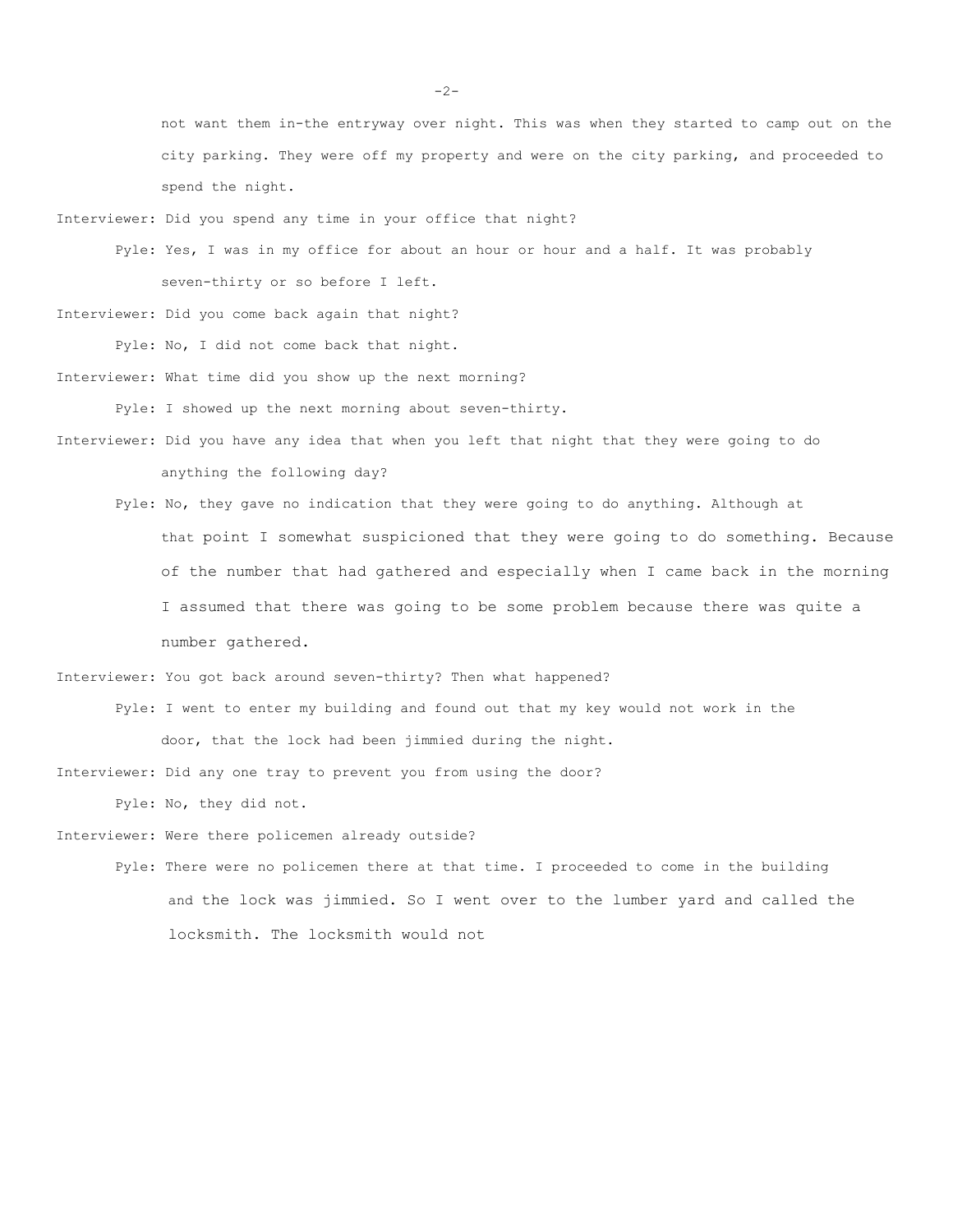come down and open the door for me unless he had police protection as he was afraid of the demonstrators. I then called the police department and presented my problem, the fact that I had to have policemen there before the locksmith would come down and undo the door. Whereupon they did arrive. This was probably getting around 8:30 by the time they arrived. The locksmith arrived and drilled the lock and removed it and got the door open. At that time they poured into the basement.

Interviewer: Did the police try to stop them from going into the building? Pyle: No, they did not.

Interviewer: How many policemen were around at that tine?

 Pyle: I think there were two, no more than three, at that time. They did not-try to prevent them. I had assumed that they would let them open up the draft board and this was where they had wanted to go anyway. I had no arguments with that. However, they blocked the hallway going downstairs. At this point, I should probably describe the fact that the draft board is not the only one than is located in the lower area.. Also the Lions State Office Headquarters are in the lower part of the building. So this was a stairway blocked all the way up and prevented them from entering their place of business.

Interviewer: Do they usually open at about eight-thirty?

 Pyle: Yes, eight-thirty or nine o'clock. They, of course, could not get in. Then the personnel that operate the draft board, the employees of the draft board came at about eight-thirty and tried to get downstairs. They wouldn't move to let them get downstairs to unlock the door.

Interviewer: Were you in the building at the time?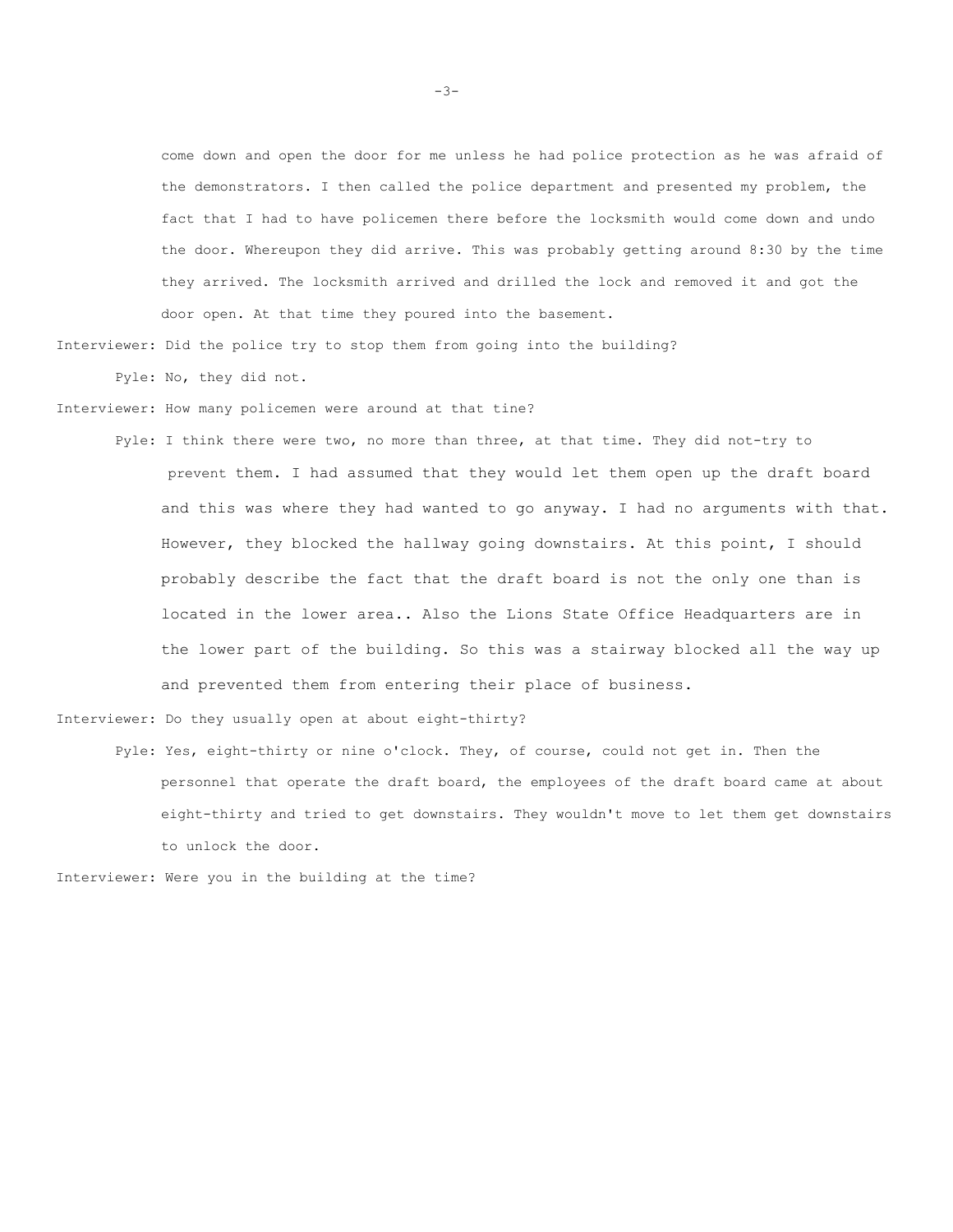Pyle: Yes, I was in the building at this time. They would not let them gain entrance to the Selective Service and so by this tine more policemen had. arrived. Interviewer: Had you called for more policemen?

 Pyle: No, I did not. I made that initial call because of the locksmith. Then additional policemen did arrive because they could see that they were going to have some problems. At that time, Tom Lyttle was requesting then, to move aside so the Selective Service personnel could open the office. They would not do it. They made numerous requests for them to leave the building and gave them many opportunities to. They would not leave the building and remained to sit there.

Interviewer: Did you talk to any of the demonstrators?

 Pyle: I did not talk to any of the demonstrators unless I talked to, what is referred to, as one of the marshals. It was Steve Cott. I did have a conversation with hire. At about this time, the City Attorney came to the building, and he or the Chief of Police, between the two of them, it was mutually agreed I assure, decided to arrest all the demonstrators that would not leave the building. They informed them of this. They told them that if they didn't leave that they would be arrested. They decided to remain, whereupon they were all placed under arrest and they still would not leave. During this period, after they were placed under arrest, I had a conversation with Steve Cott. He was trying to get them to leave, also without causing any trouble. He was not getting anywhere. He came up and talked to me and felt possibly that if I would agree to letting three individuals sit in front of the draft board entrance to keep the draft board

 $-4-$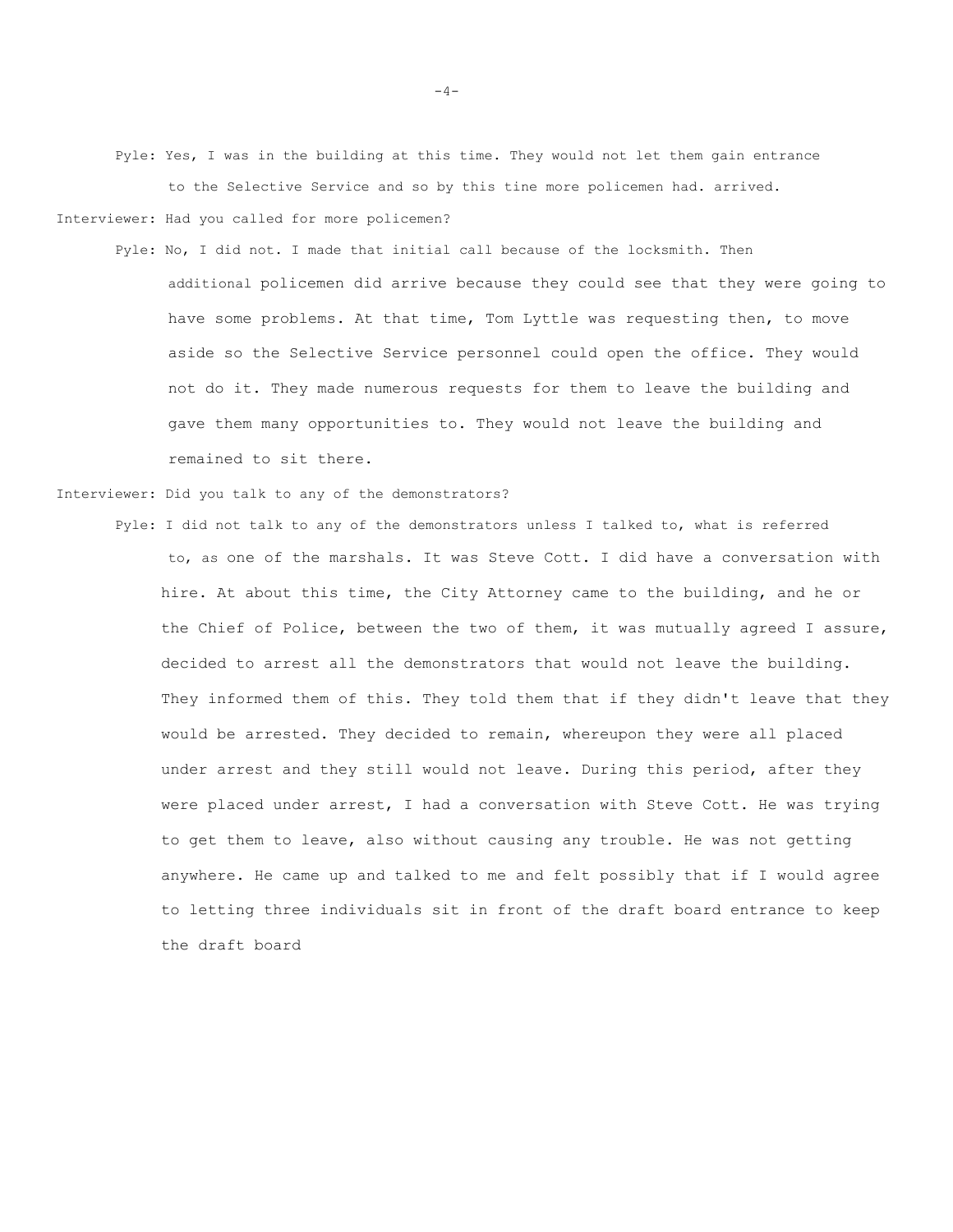closed, that the rest of them would leave. We talked about this and the one demonstrator who was quite outspoken and I'm sure somewhat the leader and agitator was Bob Trembly. I think without him I don't believe we would have had near the trouble. I think it would have been more of a peaceful demonstration.

- Interviewer: were you agreeable to this idea of stationing a few here in the building?
	- Pyle: The terms we had talked about, Steve and I, and tried to arrive at, was that if Trembly would voluntarily give himself up for arrest, I would go along.
- Interviewer: How long would the three stay here?
	- Pyle: Three were going to stay until noon and then they would let the draft board be open.
- Interviewer: Had you discussed this with the police?
	- Pyle: We discussed this with the City Attorney and He would not agree to this and the reason, at least the reason I could see that he would not agree to this was that they had already been placed under arrest. Therefore, he would not withdraw the fact that they were under arrest.

Interviewer: Did you discuss this with Chief Lyttle too?

Pyle: I think Lyttle was here, he did not participate.

Interviewer: So it was agreeable to you but not to City Attorney Bishop.

 Pyle: I could see his reasoning to some extent, basically because of the fact it is like giving somebody a speeding ticket and then after you write it out then tear it up and say you weren't speeding. It's pretty much the same type of thing. At least it was in my mind so I could kind of understand this. Then, Mr. Bishop gave orders for them, to remove them from the building, which they proceeded to do. They bodily picked them up and carried them out of the door. After

 $-5-$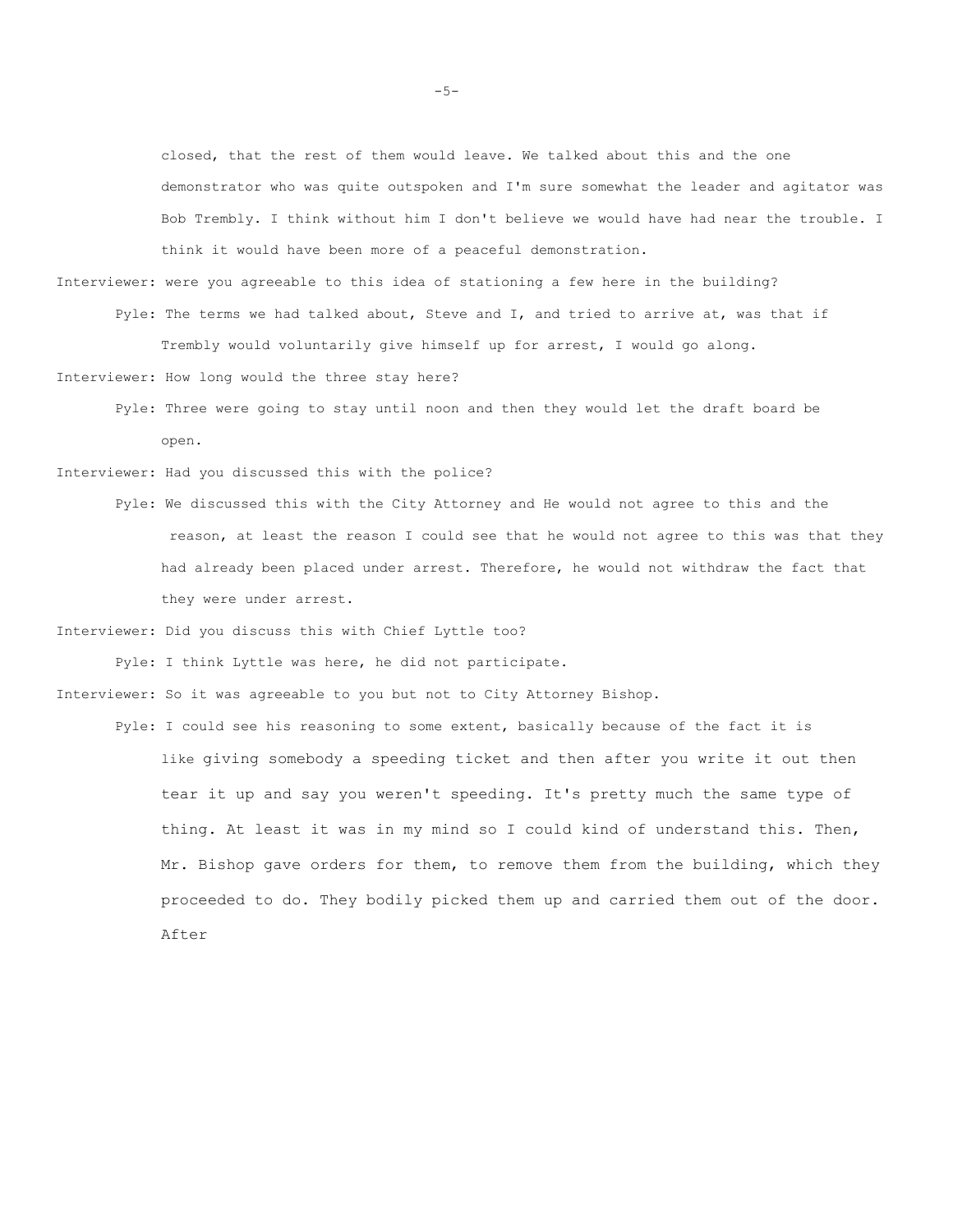carrying about four or five of them they were getting to the last two or three steps in the base of the stairway and they were locked in so tight that the only way you could have removed them was by doing some bodily harm, I'm sure. It was at this time that they made the decision to use tear gas. So they come up and informed us that they were going to use tear has and asked us to leave the building which we did. They then again asked them to leave the building and told them they were going to use tear gas and they still decided to remain. With this they then threw in the tear gas. Well, they didn't throw it in, Tom Lyttle walked in and held it until it popped and then dropped it and came out. This, of course, did clear them out of the stairway. They all came out and were placed under arrest. At this point, no one could occupy the building, the tear gas was strong enough that it went through the whole building. From my standpoint then it was a matter of trying to get the building free of the tear gas so we could again go back to work. After the tear gas was used and the students were arrested, there were still a number of students that did remain. However, they were informed that the draft board was going to be closed for the remainder of the day and that it was private and that they were to remain off of the property in which they did. They sat in the parking area on the cross-stones on the other side of the street.

- Interviewer: There were some university administrators there, too. Did you talk to any of them?
	- Pyle: I did not have too much conversation with any of the students or demonstrators or with any of the university staff or personnel

-6-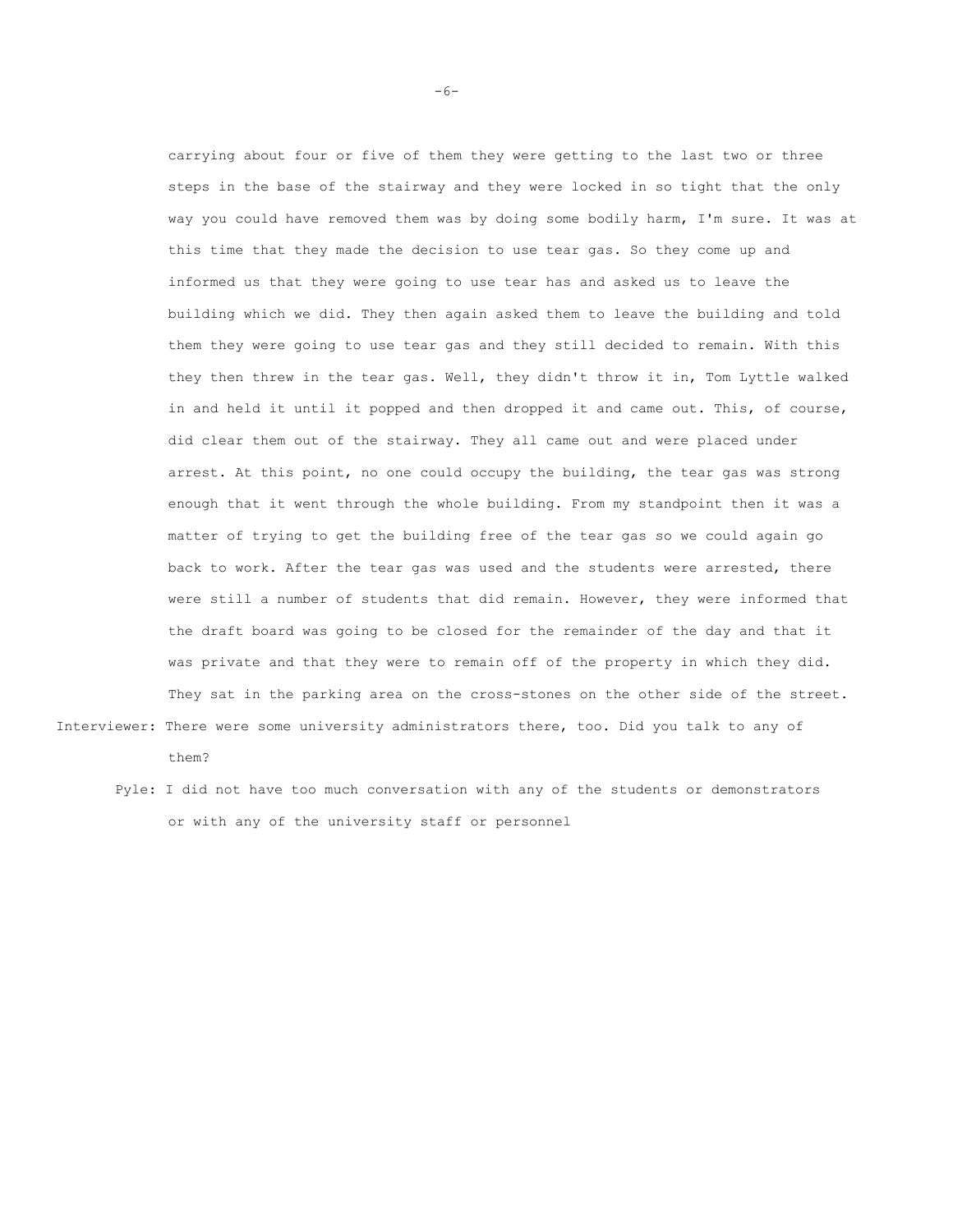directly. I think I visited briefly with Mr. Bell mainly out of curiosity because I didn't know who he was. In my opinion, he really wasn't part of the demonstration, he was just observing for university purposes, more than anything.

Interviewer: So, in effect, the whole building was closed down.

 Pyle: The whole building was closed down. My office was closed, the Lions was closed, the Selective Service was closed and the demonstrators still sat and remained. At this point I was trying to figure out what we had to do to get rid of the tear gas and I did call Airtemp out of Des Moines and they came up and arrived about five o'clock that evening and I worked until about eleven o'clock that night and the demonstrators remained. They remained over right. They were still here Friday morning and Airtemp was back again Friday morning and the demonstrators remained all day.

Interviewer: And they still couldn't get the tear gas out on Friday?

 Pyle: They still couldn't get the tear gas out on Friday so the whole building was closed again on Friday. Then on Saturday we still had tear gas in the building and Airtemp came to the conclusion that they could not remove it. At this point, we did remove some windows because in the building them are no windows that will open therefore you could get no air through. We had removed the windows previously but they had been put back every night. At this time I decided we were going to have to have air movement so we removed two of the windows and put up the play board installation by cutting holes through it. By keeping an intake exhaust fan running you could remain in the building. We operated this way. I was open on Saturday then.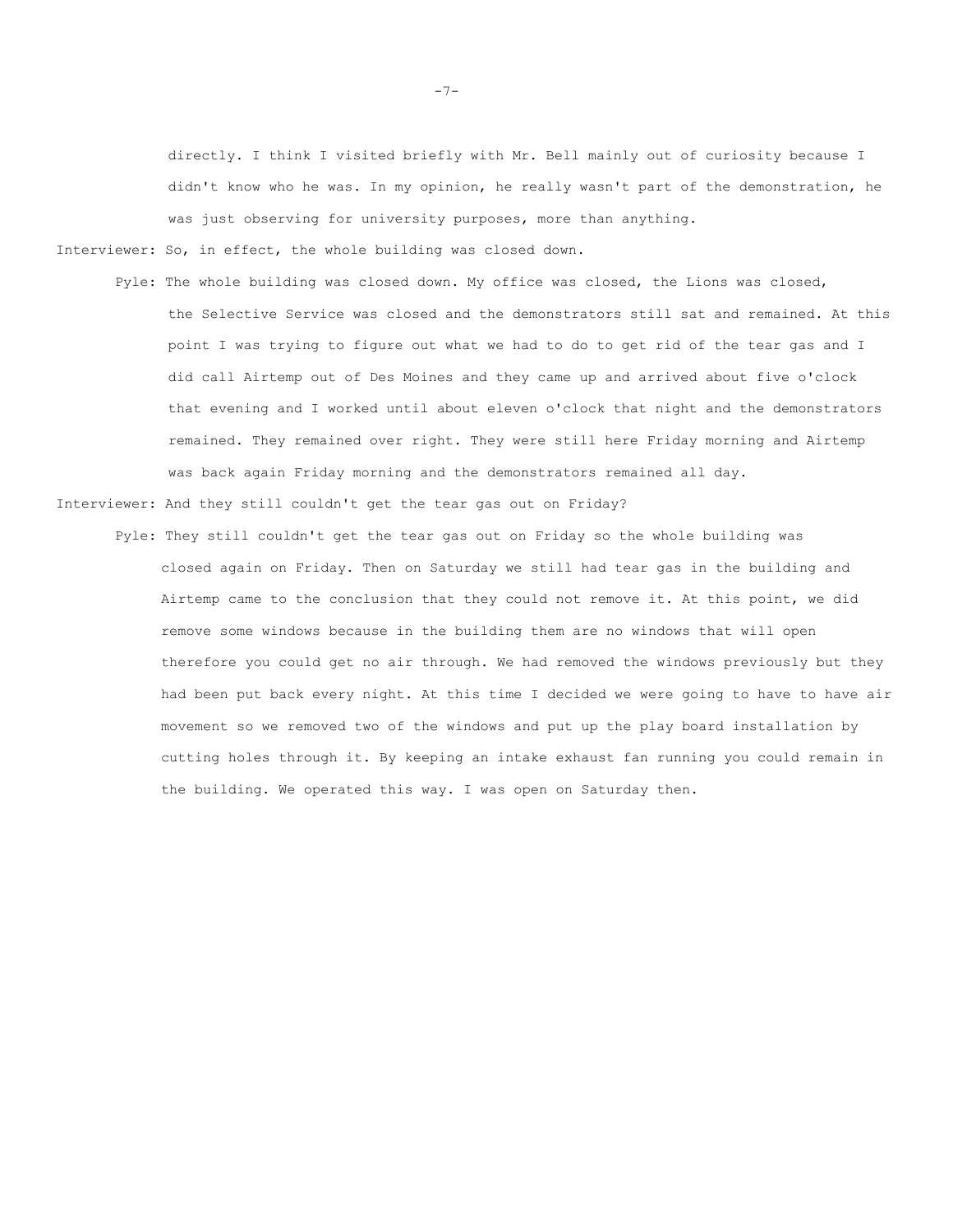Interviewer: The draft board was closed?

- Pyle: The draft board was closed on Saturday. Then I felt surely that this would pretty much end the series of events because it was very obvious that the building was going to be closed, especially in their case downstairs because they had not installed fans, intake and exhaust. I was really quite surprised when I came to work Monday and found that we had a great group of demonstrators yet on Monday. So it was at this time when they showed up again on Monday, I did contact the GSA whom my lease is arranged with, General Service Administration. The lease was just renewed last fall for a five year term end asked them what the penalties were for canceling the lease. I felt I was going to leave to cancel the lease. I couldn't continue to have my office closed and be under continuous threats to my employees. They called me back Monday afternoon and said that if I would waive the 60 day notice requirement that they would move from the building.
- Interviewer: Now on Monday, the draft board was still closed. When did they move the draft board?

Pyle: They moved then about five o'clock Monday night.

Interviewer: Then on Tuesday May 12th, there was a bus loading where, here?

 Pyle: Right, on Monday evening they moved out and moved. to the Post Office. It was Monday evening also that 1 stayed in the building that night, the whole night. Because we had demonstrators around here and I was getting quite concerned with the whole situation.

Interviewer: Did the demonstrators know the draft board had been moved?

Pyle: To my knowledge, I'm sure they were aware of it, yes.

Interviewer: Did you know why they were here again?

Pyle: Yes, I knew why they were here. They were here to try to stop the

-8-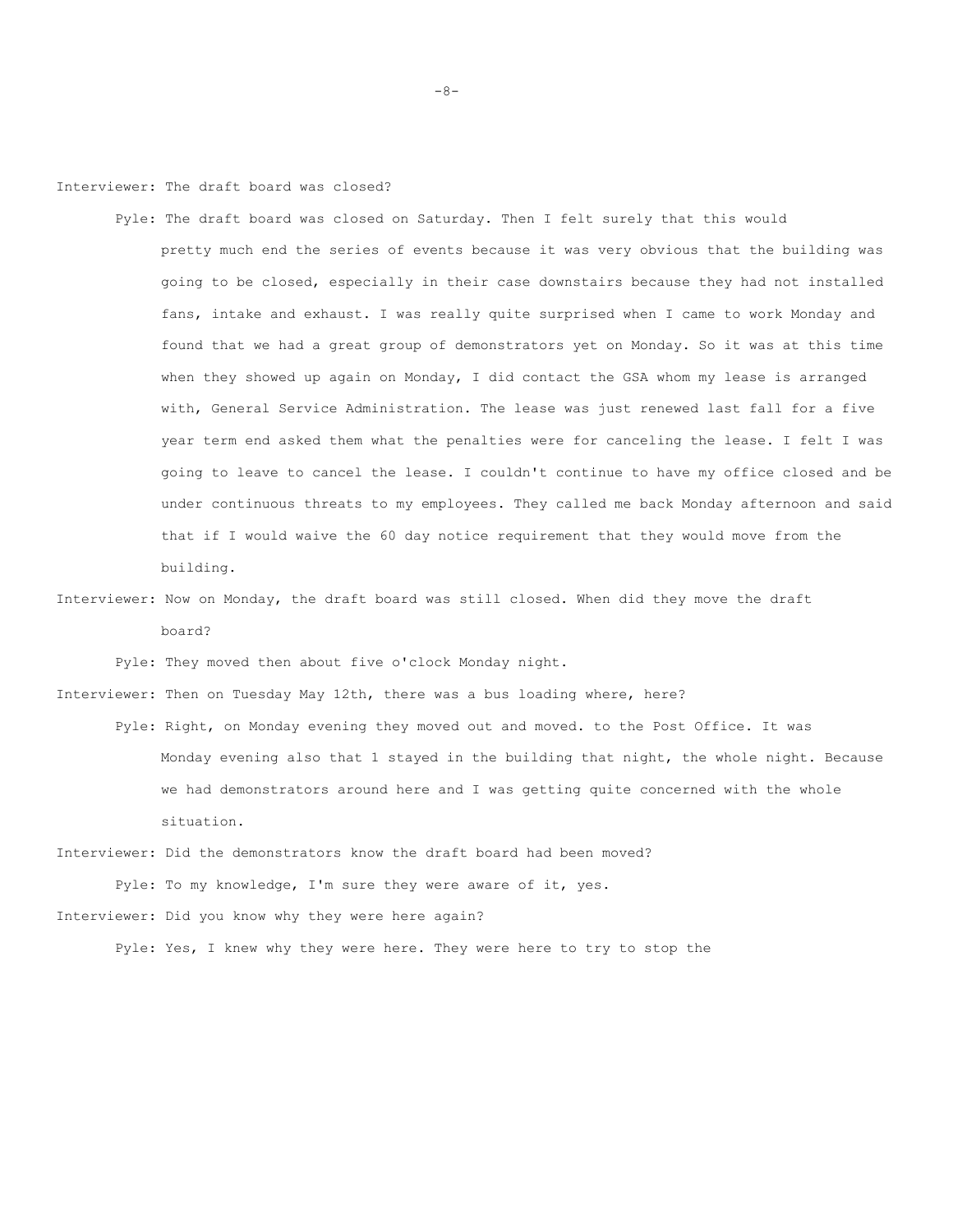bus from going to Des Moines on Tuesday morning.

- Interviewer: How did you find out about it?
	- Pyle: The way I found out about it was through the draft board personnel. They had been told that this was going to happen and they had informed me.
- Interviewer: In other words, someone had told the draft board they were going to stop the bus and -the draft board had told you. The bus was then loaded up in front of the building here.

Pyle: It loaded up in front of the building.

Interviewer: Why was it here if the draft board had been moved to the Post Office?

- Pyle: The reason it was here was that they had notified, of course they didn't know they were going to move, and they sent out notices to all the individuals that were to go down that day for their physicals, to show up at this address. This is where the bus would be and it was too late to change it. It was impossible to Let a hold of them all to reroute it over to the Post Office.
- Interviewer: So you spent the night here. You were here when the bus arrived. About what time in the morning was that?
	- Pyle: The bus, I would assume, probably arrived at about 5:30. That's usually the time it arrives and I'd assume it was about the same time. I was asleep and was woke up after the commotion started. It was probably getting 6:00 when I really came to and saw what was going on.

## Interviewer: Did you observe from the building?

 Pyle: I observed from the building. When I woke up the bus was parked out front and the demonstrators were sitting at the front of the bus and the back of the bus.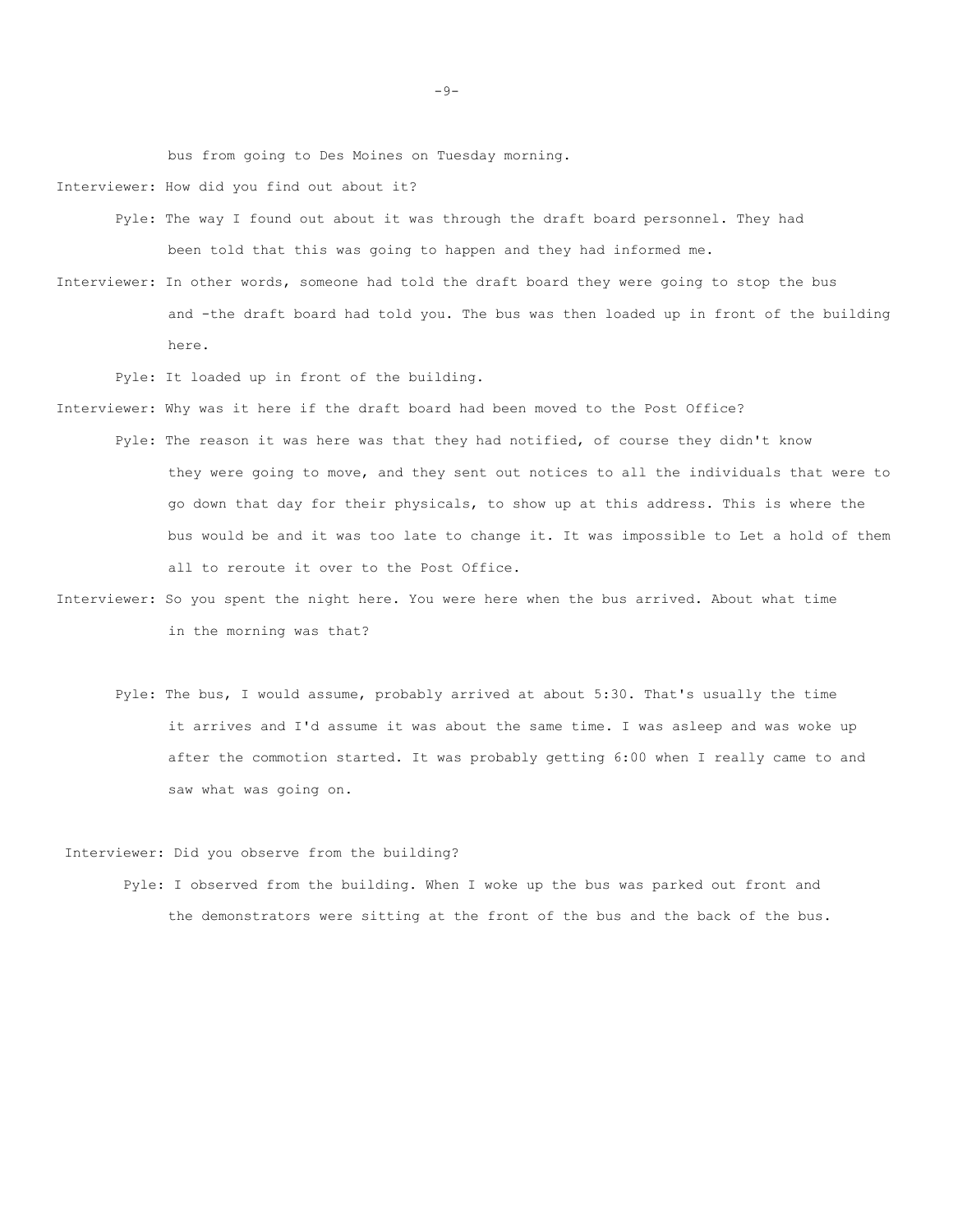Interviewer: The bus was already loaded?

 Pyle: When I woke up the bus was already loaded and they were trying to leave. They wouldn't leave so finally the police evidently proceeded to arrest them and so they started to carry them away and put them in the police cars. They finally got enough of them cleared out that they could move the bus, could back up the bus and it started on its way to Des Moines. The remaining demonstrators that did not get arrested milled around outside for probably another hour and finally did break up.

Interviewer: Have you had any demonstrators since then?

Pyle: No, as soon as the draft board left, the demonstrators went with them.

Of course, it's pretty well known that they did show up over at the Post Office to some extent, although not to the degree they did here. There were usually one or two of them sitting on the outside of the building, but that was about it. The one thing I did leave out that should be inserted back where I started with the events of May 4th and May 6th, which is the Monday and the Wednesday that they closed down the office. Dave Metzler, who is a professor at the University was also at the building and as far as I could tell without being here, was participating in some degree with the demonstrators. They had driven some stakes on the grass out in front of the building. As I stated, I leave an individual in charge of my business and the building when I am gone and she went out to ask then to remove the stakes. The demonstrators informed her that she would have to call the police department in order to remove them. They would have to tell them to remove them so she, of course, knew that this would be what I would desire, that I don't like signs or anything of that

-10-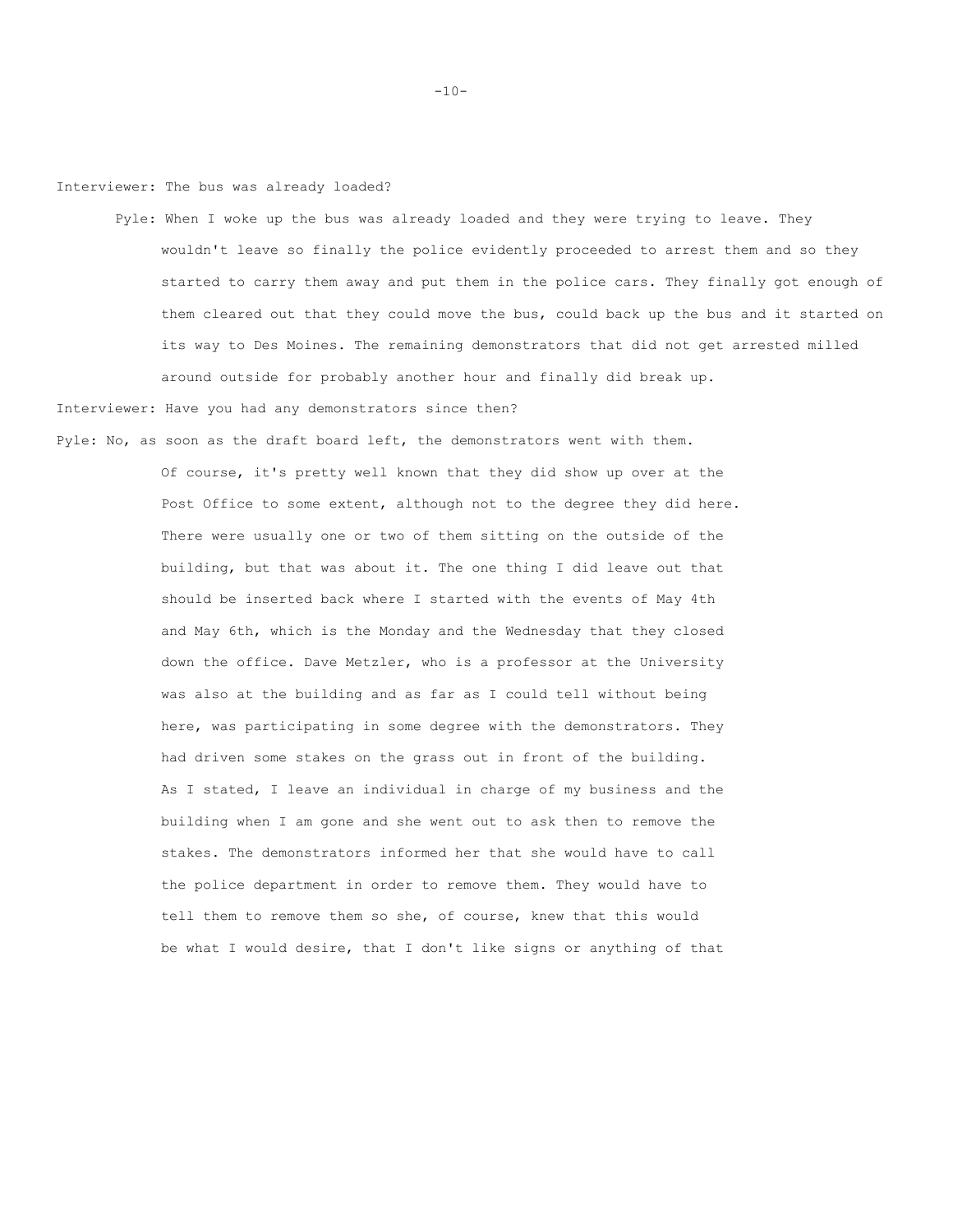nature placed around my property. So she did call the police department. The police department came down and told them that they would have to remove then and that the owner of the building had requested it. It was at this time that Mr. Metzler came into the building and wanted to talk to the owner of the building. He found out that the owner of the building was in Minnesota. Therefore he tried to take issue that how could the owner of the building give orders to remove the signs when he wasn't even in the building, wasn't even in the state. This upset me quite a bit from the standpoint that he could not recognize that someone left in charge has the same authority as the owner of the building. She followed out exactly the same thing I would have done, had I been here.

Interviewer: Did you have any other contact with Professor Metzler?

- Pyle: No, I know that he was here on the day that the tear gas was used and he was quite vocal. But, I myself had never had any direct conversation wish him. One other thing that should be inserted somewhere in here is that on May 6th, Bob Trembly, who was one of the very active demonstrators came into the building and wanted to talk to the person in charge, which was the girl I had left in charge. He represented himself to be a press reporter for the Iowa State Daily. Whereupon she asked him for his credentials and when he couldn't produce them she would not talk to him. This I feel should be put in the early part of this tape somewhere.
- Interviewer: At this point, I would like some observations if you would care to make any, on the basis of what you observed and participated in.

Pyle: I think it's pretty much a matter of public record from the standpoint of the action of the police department. I felt they did what they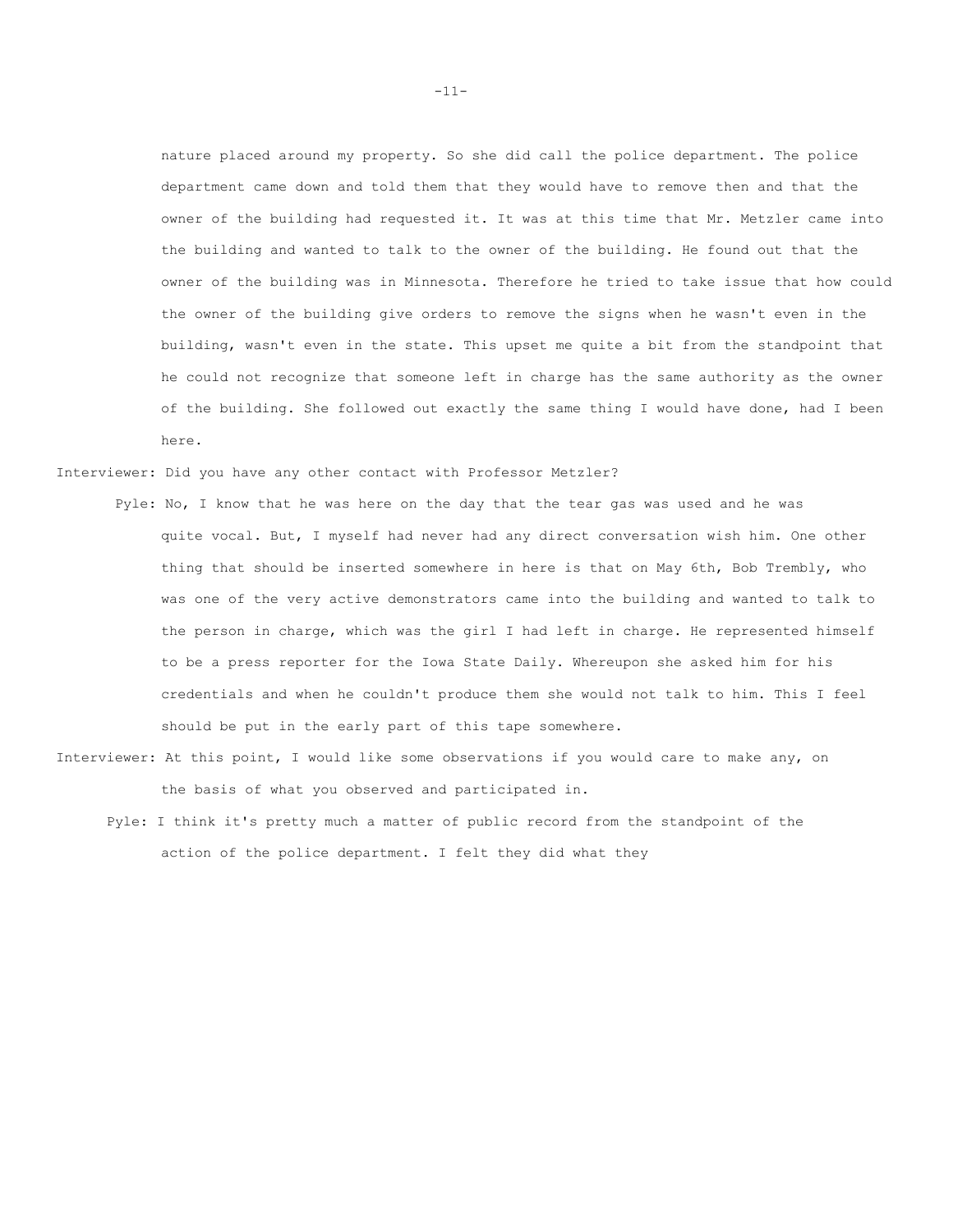are hired to do. I felt that they controlled themselves very well, not only the day the tear has was used but also on the bus situation when they were sitting in front of the bus. I think that there are very few people that could control themselves when they are being called some of the things they were being called by the demonstrators, especially when they are in the seat of authority. To me it would be almost impossible. I'm not sure I could control myself to the extent that the police department did. I felt they held the situation as well as it could ice handled. The people had to be removed and this is what they did. I think they did it with as little harm to anybody as they could and tried to carry on law and order.

Interviewer: Did you lose much money as a result of these activities?

- Pyle: As far as actual money, I don't know as I lost any money. I think I probably lost time more than anything from the standpoint that it did throw all the work behind. All this work has been made up or is almost made up. There are still a few things that aren't done because of this but it wasn't only being closed down a couple of days, it was the Process of trying to get the building back in shape that was costly. From my standpoint anyway for loss of time and also from the standpoint of getting the personnel settled back down to the point where they could do a good days work. Interviewer: Have you rented the area where the draft board occupied?
	- Pyle: The area is not rented as yet so from this standpoint I am losing money from loss of rent. How much this is going to be is hard to say. In addition to this, the insurance company, it was covered by insurance, I just compiled the bill and got it together yesterday and it was costly. It ran just about four thousand dollars.